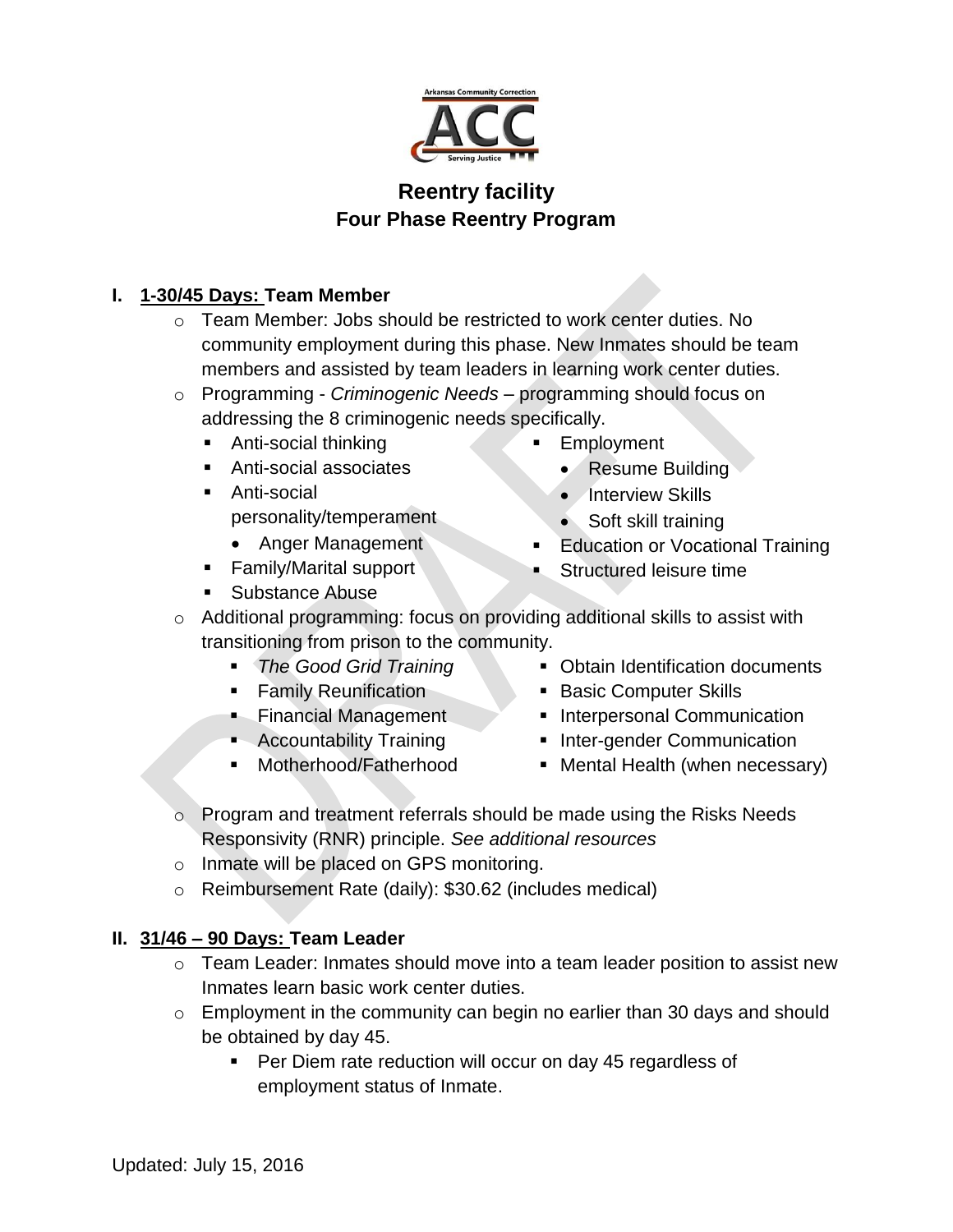- $\circ$  Programming Criminogenic Needs programming should be continued.
- o Additional Programing
	- Family Reunification Family focus
	- Peer Support
	- **Mentoring**
	- Sign up for healthcare
	- Develop housing plan
	- Connect to community organizations and providers
- o Inmate will continue to be on GPS monitoring.
- o Reimbursement rate (daily): \$26.12 (includes medical)
	- Reentry facilities can begin charging an Inmate per diem after employment has been obtained.

### **III. 90 – 150 Days: Leadership/Mentor**

- o Phase III should allow for an Inmate to move into leadership and mentor roles through engagement with community groups and continued work with new Inmates in acclimating to the Reentry facility.
- o Employment in the community should be sustainable and allow for selfsufficiency.
- o Day and Extended Passes: Inmates are eligible for day and extended passes (overnight and/or weekend) at the completion of Phase II. All passes must be approved by ACC Reentry. *See pass schedule below.*
- $\circ$  Programming Criminogenic Needs programming should be continued.
- $\circ$  Additional Programming continue programming to prepare Inmate for the community.
	- **Support Groups**
	- **Mentoring**
	- **Family Reunification Transition focus**
	- **-** Housing Plan
	- Giving Back identify ways the Inmate can stay involved in the community to ensure time is structured and pro-social.
- o GPS monitoring will be removed during Phase III.

## **IV. 150 – 180: Community Release**

- o Phase IV should allow for an inmate to stay at their approved residence outside of the reentry facility for the final 30 days of the program, while on a direct caseload for an officer.
- $\circ$  Continued programming Inmates will continue to attend support groups, maintain employment, and attend programming that will assist with continued completion of their reentry plan.
- o One time reimbursement rate: \$60.00